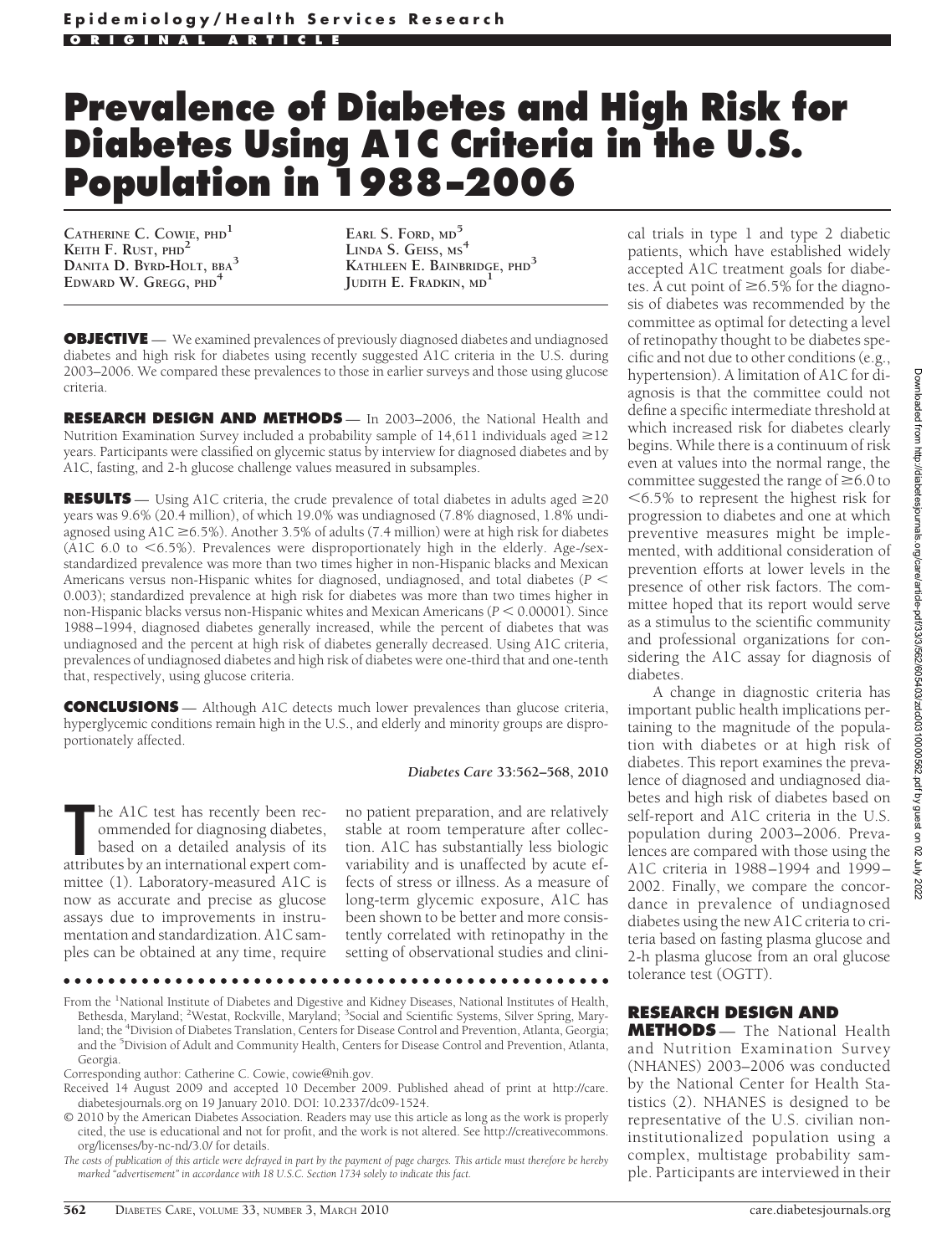homes and subsequently receive a physical and laboratory examination in a mobile examination center. Among eligible subjects in 2003–2006, 79.7% were interviewed and 76.7% were examined (2).

In 2003–2006, 14,611 individuals aged  $\geq$ 12 years (77.0% of eligible) completed the household interview. Individuals were classified as having previously diagnosed diabetes if they answered affirmatively to the question of whether, other than during pregnancy, a doctor or health care professional had ever told them that they have diabetes. Of interviewed subjects, 13,970 individuals (95.6%) were subsequently examined after random assignment to either a morning or afternoon/evening session, during which an A1C was obtained. Of examined individuals, 13,094 individuals (93.7%) had valid responses to the diabetes interview question and a valid A1C value. Pregnant women ( $n = 610$ ) were included, none of whom had undiagnosed diabetes based on A1C.

Beginning in 2005, the OGTT was performed in the NHANES after a decade hiatus. In 2005–2006, there were 2,050 individuals aged  $\geq$ 20 years without diagnosed diabetes based on interview who were examined in the morning and asked to fast overnight. Fasting plasma glucose (FPG) values were obtained from 1,780 (86.8%) after fasting  $8$  to  $\leq$  24 h. These individuals then underwent an OGTT (2), consisting of a 75-g glucose-equivalent oral glucose challenge (Trutol) and a blood sample draw 2 h  $(\pm 15 \text{ min})$  later. Exclusion criteria included known pregnancy, hemophilia, chemotherapy, refusal of phlebotomy, and inability/ refusal to drink all of the Trutol. The 2-h glucose value was obtained for 1,508 individuals (91.5% of those eligible for the OGTT).

Procedures for blood collection and processing are described elsewhere (2). A1C was measured using whole blood at a central laboratory by a high-performance liquid chromatographic assay and standardized according to the method of the Diabetes Control and Complications Trial (3), with a coefficient of variation of 1.0– 1.7% (2). Plasma glucose was measured using a hexokinase enzymatic method, with a coefficient of variation of 1.3–2.2% (2). Because there were changes to the equipment and laboratory that measured A1C and glucose in 2005–2006 since earlier NHANES surveys, values from

2005–2006 were converted via a linear transformation to make them comparable to values from NHANES III (1988–1994) and NHANES 1999–2004 (2).

A1C criteria recommended by the recent international expert committee report (1) were used to classify people without diagnosed diabetes as to whether they had undiagnosed diabetes (A1C  $\geq 6.5\%$ ) or were at high risk for diabetes  $(A1C \ge 6.0$  to  $\le 6.5\%)$ . American Diabetes Association diagnostic criteria for diabetes were also used based on  $FPG \ge 7.0$ mmol/l and/or 2-h glucose  $\geq$ 11.1 mmol/l (4).

Estimates for prevalence of diabetes and high risk for diabetes are compared with those from NHANES 1988–1994 and NHANES 1999–2002. These surveys used similar interview questions and collection and assay methods for blood specimens (2).

Prevalence estimates in Tables 1 and 2 were calculated among examined individuals with known diabetes status based on interview and with valid A1C, using examination sample weights; a similar percent of individuals with and without diagnosed diabetes had valid A1C values. Population counts of diabetes and high risk for diabetes were obtained by applying rates to the 2003–2006 U.S. population estimates (5). The comparison of prevalence of diabetes based on A1C to that based on FPG and 2-h glucose from an OGTT (Fig. 1) was calculated among individuals in the OGTT subsample in 2005–2006, using OGTT sample weights. These weights were calibrated so that the respective subsamples are representative of the full U.S. population (2).

For comparisons of estimates across survey years and across population subgroups (of age, sex, and race/ethnicity) in 2003–2006, we directly standardized estimates to the U.S. 2000 Census population by age and/or sex with age categories of  $20-39$ ,  $40-59$ , and  $\geq 60$  years. SUDAAN version 10.0.0 (6) was used to calculate standard errors using the Taylor series linearization method (7).

For NHANES 2003–2006, we used one-sample Student's *t* tests for testing whether differences between subgroups in proportions were significantly different from zero. Two-sample Student's *t* tests were used to test differences in proportions between 1988–1994 and 2003– 2006 and 1999–2002 and 2003–2006. A  $P$  value  $\leq$  0.05 was considered statistically significant.

## **RESULTS**

## Prevalences in 2003–2006

**Diagnosed diabetes.** The crude prevalence of diagnosed diabetes was 7.8% in subjects aged  $\geq$ 20 years, or 16.5 million people; corresponding crude prevalences were 6.8% in individuals aged  $\geq$ 12 years and 17.7% in those aged  $\geq 65$  years (Table 1). Both crude and standardized prevalences (Table 2) increased significantly with age, peaking at age 60–74 years (crude 17.6%), and were similar in men and women. At age  $\geq$  20 years, crude prevalence was significantly higher in non-Hispanic blacks (11.2%) than in non-Hispanic whites  $(6.9\%, P < 0.00001)$  and Mexican Americans (7.9%, *P* = 0.004). Standardized prevalences at age  $\geq$ 20 years were nearly twice as high in both non-Hispanic blacks and Mexican Americans as in non-Hispanic whites (both  $P < 0.00001$ ).

**Undiagnosed diabetes.** The crude prevalence of undiagnosed diabetes (A1C  $\geq$ 6.5%) was 1.8% in subjects aged  $\geq$ 20 years, or 3.9 million people; crude prevalences were 1.6% in subjects aged  $\geq$ 12 vears and 3.5% in those aged  $\geq 65$  years (Table 1). Both crude and standardized prevalences (Table 2) increased significantly with age and peaked at ages 60–74 and  $\geq$ 75 years (3.5–3.6%). Crude and standardized prevalences did not differ significantly by sex. Both crude and standardized prevalences of undiagnosed diabetes at age  $\geq$  20 years were about two times higher in non-Hispanic blacks  $(\text{standardized}, P = 0.0007)$  and Mexican Americans (standardized,  $P = 0.0027$ ) than in non-Hispanic whites.

**Total diabetes.** The crude prevalence of total diabetes (diagnosed and undiagnosed combined) was 9.6% in subjects aged  $\geq$ 20 years, or 20.4 million; prevalences were 8.4% in individuals aged  $\geq$  12 years and 21.1% in those aged  $\geq 65$  years (Table 1). Both crude and standardized prevalences (Table 2) increased significantly with age, peaking at age 60–74 years (21.1%), and were similar in men and women. There were significant differences by race/ethnicity in crude prevalence at all ages, with prevalence always highest in non-Hispanic blacks and lowest in non-Hispanic whites. Standardized prevalence of total diabetes at age  $\geq$  20 years was about twice as high in non-Hispanic blacks and Mexican Americans than in non-Hispanic whites (both  $P < 0.00001$ ).

**Percent of total diabetes that is undiagnosed.** Among individuals with diabetes, 19.0% was undiagnosed at both age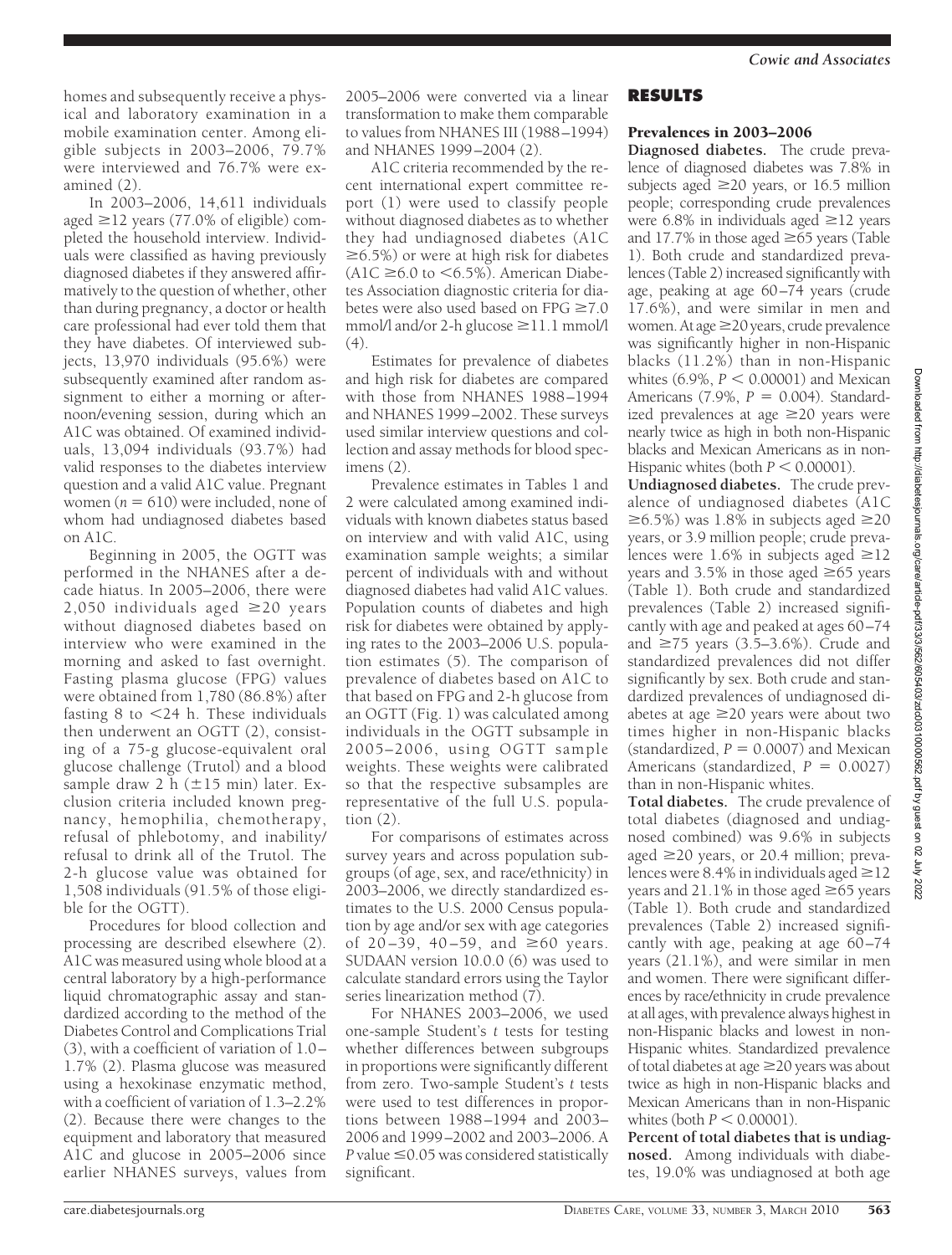## *Prevalence of diabetes using A1C*

Table 1—*Crude prevalence of diagnosed diabetes, undiagnosed diabetes (A1C* ≥6.5%), total diabetes (diagnosed and undiagnosed combined), *total diabetes that is undiagnosed, and at high risk for diabetes (A1C* >*6.0 to* **<***6.5%), by age, sex, and race/ethnicity: NHANES 2003–2006*  $(n = 13.094)$ 

|                               | Diagnosed           | Undiagnosed<br>diabetes | Total<br>diabetes   | Total diabetes that<br>is undiagnosed | At high risk<br>for diabetes |
|-------------------------------|---------------------|-------------------------|---------------------|---------------------------------------|------------------------------|
|                               | diabetes            |                         |                     |                                       |                              |
| Combined age-groups (years)   |                     |                         |                     |                                       |                              |
| $\geq$ 12                     | $6.8(6.1 - 7.5)$    | $1.6(1.2-1.9)$          | $8.4(7.6-9.2)$      | $19.0(15.2 - 22.7)$                   | $3.1(2.7-3.4)$               |
| $\geq$ 20                     | $7.8(7.0 - 8.6)$    | $1.8(1.4-2.2)$          | $9.6(8.7-10.5)$     | $19.0(15.2 - 22.7)$                   | $3.5(3.0-3.9)$               |
| $\geq 65$                     | $17.7(15.6 - 19.7)$ | $3.5(2.6-4.3)$          | $21.1(18.7-23.5)$   | $16.3(12.9-19.8)$                     | $8.1(6.6-9.6)$               |
| Age-specific groups (years)   |                     |                         |                     |                                       |                              |
| $12 - 19$                     | $0.4(0.2 - 0.7)$    | $0.1(0.0-0.2)$          | $0.5(0.2-0.8)$      | $17.5(0.0-36.4)$                      | $0.3(0.1-0.5)$               |
| $20 - 39$                     | $1.9(1.4-2.4)$      | $0.6(0.3-0.9)$          | $2.5(1.9-3.1)$      | 25.6 (16.3-35.0)                      | $0.7(0.4-1.0)$               |
| $40 - 59$                     | $8.1(6.9-9.4)$      | $2.0(1.3-2.7)$          | 10.1(8.7–11.5)      | $19.5(13.1 - 25.9)$                   | $3.7(3.1-4.4)$               |
| $60 - 74$                     | $17.6(15.7-19.5)$   | $3.5(2.1-4.9)$          | $21.1(18.7-23.4)$   | $16.5(10.7-22.2)$                     | $7.1(5.5 - 8.8)$             |
| $\geq 75$                     | $15.2(12.9 - 17.6)$ | $3.5(2.4-4.6)$          | $18.7(16.6 - 20.9)$ | 18.8 (12.7-24.9)                      | $8.7(7.2 - 10.2)$            |
| Sex by age (years)            |                     |                         |                     |                                       |                              |
| Men                           |                     |                         |                     |                                       |                              |
| $\geq$ 12                     | $6.5(5.6 - 7.5)$    | $1.8(1.2 - 2.4)$        | $8.3(7.4-9.3)$      | $21.8(15.2 - 28.4)$                   | $3.1(2.7-3.6)$               |
| $\geq$ 20                     | $7.5(6.4 - 8.5)$    | $2.1(1.4-2.8)$          | $9.6(8.5-10.6)$     | $21.8(15.2 - 28.4)$                   | $3.5(3.0-4.1)$               |
| $\geq 65$                     | 18.1 (15.3-20.9)    | $3.8(2.2 - 5.3)$        | $21.8(18.5 - 25.2)$ | $17.2(11.2 - 23.2)$                   | $8.3(6.6 - 10.0)$            |
| Women                         |                     |                         |                     |                                       |                              |
| $\geq$ 12                     | $7.1(6.2 - 7.9)$    | $1.4(1.1-1.7)$          | $8.4(7.4-9.4)$      | $16.3(13.3 - 19.3)$                   | $3.0(2.4 - 3.6)$             |
| $\geq$ 20                     | $8.0(7.1 - 8.9)$    | $1.6(1.2-1.9)$          | $9.6(8.4 - 10.7)$   | $16.3(13.3 - 19.3)$                   | $3.4(2.7-4.1)$               |
| $\geq 65$                     | $17.4(14.8 - 20.0)$ | $3.2(2.2 - 4.3)$        | $20.6(17.5 - 23.7)$ | $15.7(11.8-19.5)$                     | $7.9(6.0-9.9)$               |
| Race/ethnicity by age (years) |                     |                         |                     |                                       |                              |
| Non-Hispanic white            |                     |                         |                     |                                       |                              |
| $\geq$ 12                     | $6.2(5.3 - 7.1)$    | $1.3(0.8-1.8)$          | $7.5(6.5 - 8.5)$    | $17.5(12.1 - 22.9)$                   | $2.7(2.3-3.2)$               |
| $\geq$ 20                     | $6.9(6.0 - 7.9)$    | $1.5(0.9-2.0)$          | $8.4(7.3-9.5)$      | $17.5(12.1 - 23.0)$                   | $3.1(2.6-3.6)$               |
| $\geq 65$                     | $16.0(13.8 - 18.2)$ | $2.8(1.9-3.8)$          | $18.8(16.2 - 21.4)$ | $15.1(10.9-19.3)$                     | $7.7(6.1-9.3)$               |
| Non-Hispanic black            |                     |                         |                     |                                       |                              |
| $\geq$ 12                     | $9.3(8.0 - 10.5)$   | $2.1(1.6-2.5)$          | 11.4(10.0–12.7)     | 18.3 (14.6-21.9)                      | $5.7(4.7-6.6)$               |
| $\geq$ 20                     | $11.2(9.7-12.6)$    | $2.5(1.9-3.0)$          | $13.7(12.1 - 15.2)$ | $18.2(14.5 - 21.9)$                   | $6.7(5.6 - 7.8)$             |
| $\geq 65$                     | 25.2 (19.7-30.7)    | $7.5(4.9-10.1)$         | 32.7 (26.8-38.5)    | 22.9 (15.4-30.4)                      | $13.2(9.8 - 16.7)$           |
| Mexican American              |                     |                         |                     |                                       |                              |
| $\geq$ 12                     | $6.5(5.3 - 7.7)$    | $2.5(1.5-3.5)$          | $9.0(7.4 - 10.6)$   | 27.9 (19.4-36.3)                      | $2.3(1.5-3.1)$               |
| $\geq$ 20                     | $7.9(6.5-9.2)$      | $3.0(1.8-4.2)$          | $10.9(9.0 - 12.8)$  | 27.7 (19.2-36.2)                      | $2.8(1.8-3.7)$               |
| $\geq 65$                     | 26.6 (22.5-30.7)    | $5.2(2.5 - 8.0)$        | $31.8(28.4 - 35.2)$ | $16.4(7.9-25.0)$                      | $8.3(3.7-12.8)$              |

Data are % (95% CI). Diagnosed diabetes determined by self-report on interview. Values by age alone and by sex include those of race/ethnic groups not listed separately.

 $\geq$ 20 and  $\geq$ 12 years and 16.3% was undiagnosed at age  $\geq 65$  years (Table 1). Both the crude percent of diabetes that was undiagnosed and the standardized percent (Table 2) did not differ significantly by age or sex. At age  $\geq$  20 years, the standardized proportion of diabetes that was undiagnosed was about twice as high in Mexican Americans (34.6%) than in non-Hispanic whites  $(17.1\%, P = 0.03)$ and non-Hispanic blacks  $(15.7\%, P =$ 0.003).

**High risk for diabetes.** The crude prevalence of being at high risk for diabetes was 3.5% among subjects aged  $\geq 20$ years, comprising 7.4 million individuals; corresponding crude prevalences were 3.1% in those aged  $\geq$  12 years and 8.1% in those aged  $\geq 65$  years (Table 1). Both

crude and standardized prevalences (Table 2) of individuals at high risk for diabetes increased significantly with age but did not differ by sex. The proportion at high risk for diabetes was two to three times higher in non-Hispanic blacks than in non-Hispanic whites and Mexican Americans (standardized, both *P* 0.00001).

**Trends in standardized prevalences over time.** Diagnosed diabetes increased significantly from 5.3% in 1988–1993 to 7.6% in 2003–2006 in subjects aged  $\geq$ 20 years ( $P < 0.00001$ , 1988-1994 vs. 2003–2006) (Table 2). Diagnosed diabetes increased significantly in all agegroups except in those aged  $\geq 75$  years and increased significantly in both sexes and in all race/ethnic groups. There were

nonsignificant decreases in undiagnosed diabetes in almost all groups except non-Hispanic blacks, in whom there was a significant decrease (5.0% in 1988–1994 to 2.7% in 2003–2006,  $P < 0.00001$ ). Total diabetes (diagnosed and undiagnosed combined) increased significantly from 7.4% in 1988–1994 to 9.3% in 2003– 2006 in subjects aged  $\geq$ 20 years (*P* = 0.0003, 1988–1994 vs. 2003–2006), as well as in all age-groups (except those aged  $\geq$ 75 years) and in both sexes. Among racial/ethnic groups, total diabetes increased significantly only among Mexican Americans. Among subjects with diabetes, the percent with undiagnosed diabetes decreased significantly in the combined age-group of  $\geq 65$  years (25.6% in 1988–1994 to 16.4% in 2003–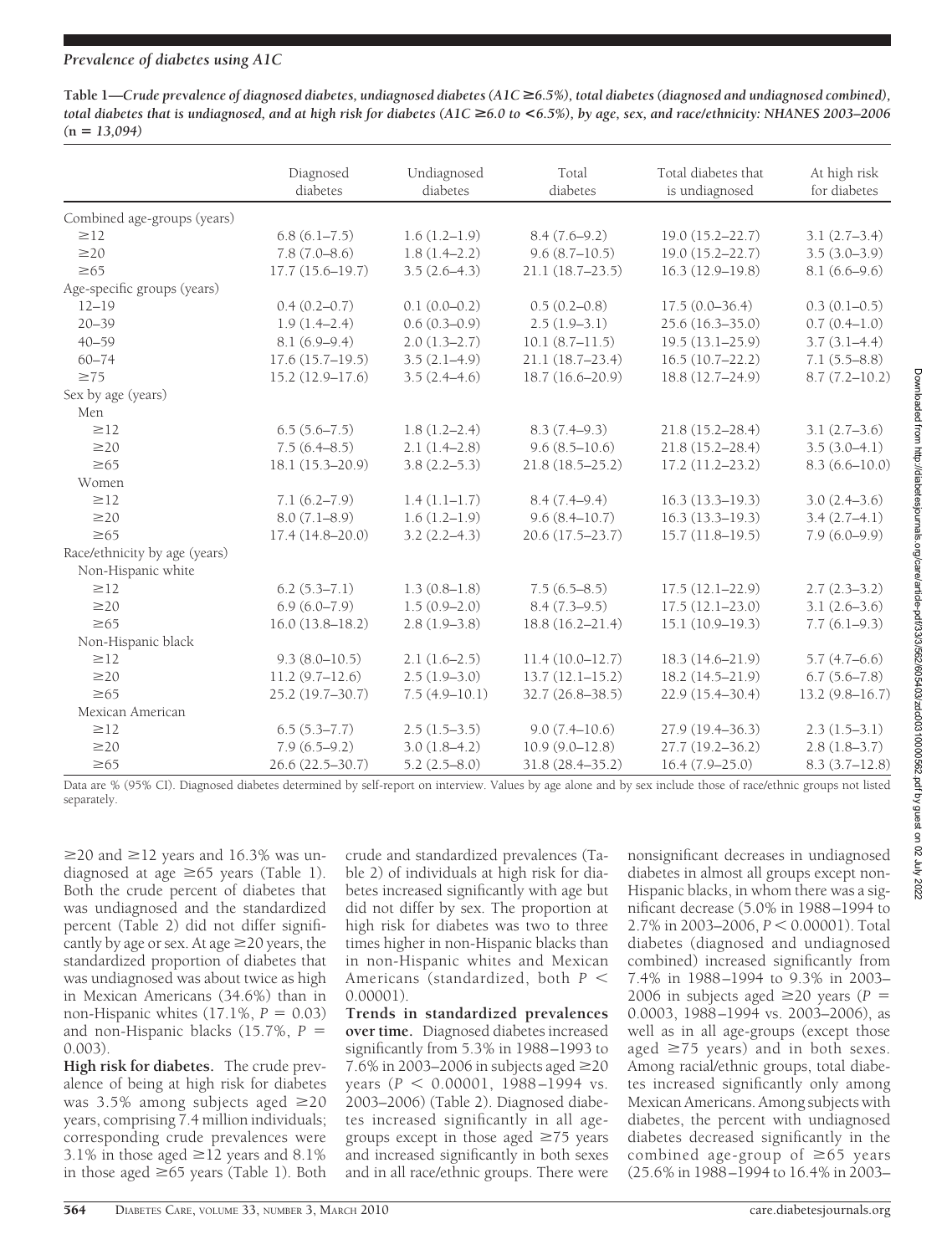$2006$ ,  $P = 0.003$ ), age-specific groups of 40–59 and 60–74 years, women, non-Hispanic blacks, and Mexican Americans. The percent at high risk for diabetes decreased significantly for all ages (e.g., at age 20 years, 4.9% in 1988–1994 to  $3.4\%$  in 2003–2006,  $P < 0.00001$ ), except in subjects aged  $60-74$  years ( $P =$ 0.06), and decreased significantly in all sex and racial/ethnic groups.

**Comparison of prevalences of undiagnosed diabetes based on A1C, FPG, and 2-h plasma glucose.** Fig. 1 classifies individuals on glycemic status using data from the OGTT subsample who, in addition to the 2-h plasma glucose, had measurement of A1C and FPG. A total of 5.4% of the population aged  $\geq 20$  years was classified as having undiagnosed diabetes based on at least one of these criteria; the remaining population was classified as having diagnosed diabetes (7.8%) or being nondiabetic (86.9%). All three criteria simultaneously classified 1.2% of the total population (23% of undiagnosed) as having undiagnosed diabetes. The A1C criterion diagnosed the smallest percent (1.6%) of the total population, or 30% of the undiagnosed diabetic group. In contrast, the 2-h plasma glucose diagnosed 4.9% of the total population, or 90% of those with undiagnosed diabetes; a substantial percent (2.5% of the total population or 47% of undiagnosed diabetes) was detected only by the 2-h plasma glucose but not by the A1C or FPG. In addition, a substantial proportion (1.0% of the total population or 19.0% of undiagnosed diabetes) was diagnosed by both FPG and 2-h plasma glucose but not by A1C. Most people who were diagnosed by A1C were also diagnosed by FPG (1.2%) or 2-h plasma glucose (1.3%).

**CONCLUSIONS** — Applying A1C criteria to define undiagnosed diabetes  $(\geq 6.5\%)$  and high risk of diabetes (6.0 to  $<$  6.5%), we find that in the U.S. population aged  $\geq$ 20 years during 2003–2006, the crude prevalence of total diabetes is 9.6% or 20.4 million, of which 19.0% is undiagnosed (7.8% previously diagnosed and 1.8% undiagnosed). An additional 3.5% of adults, or 7.4 million, are at high risk of diabetes, yielding 13.0% of the U.S. population aged  $\geq$  20 years, or 27.8 million, who have a hyperglycemic condition. Prevalence of these conditions is strongly influenced by increasing age. While we find no differences by sex, we continue to find non-Hispanic blacks and Mexican Americans disproportionately

**Table 2—***Standardized prevalence of diagnosed diabetes, undiagnosed diabetes (A1C* >*6.5%), total diabetes (diagnosed and undiagnosed combined), percent of total diabetes that is undiagnosed, and at high risk of diabetes (A1C* >*6.0 to* **<***6.5%), by age, sex, and race/ ethnicity: NHANES 1988 –1994, 1999 –2002, 2003–2006*

|                                         | 1988-1994           | 1999-2002           | 2003-2006                   |
|-----------------------------------------|---------------------|---------------------|-----------------------------|
| n                                       | 15,891              | 8,973               | 9,025                       |
| Diagnosed diabetes                      |                     |                     |                             |
| Combined age groups (years)             |                     |                     |                             |
| $\geq$ 20                               | $5.3(4.8-5.8)$      | $6.6(5.9 - 7.3)$    | $7.6(6.9 - 8.3)$            |
| $\geq 65$                               | $12.5(11.0-13.9)$   | $14.9(13.2 - 16.6)$ | $17.7(15.6 - 19.8)$         |
| Age-specific groups (years)             |                     |                     |                             |
| $20 - 39$                               | $1.1(0.6-1.6)$      | $1.6(1.0-2.3)$      | $1.9(1.4 - 2.4)$            |
| $40 - 59$                               | $5.5(4.6-6.4)$      | 6.8(5.7–7.9)        | $8.1(6.9-9.4)$              |
| $60 - 74$                               | $11.9(10.3-13.5)$   | $15.5(13.9-17.2)$   | 17.7(15.7–19.6)             |
| $\geq 75$                               | $13.7(11.8-15.6)$   | $13.6(10.6 - 16.6)$ | 15.1 (12.8-17.3)            |
| Sex (age ≥20 years)                     |                     |                     |                             |
| Men                                     | $5.3(4.7-5.8)$      | $7.2(6.2 - 8.2)$    | $7.6(6.6-8.6)$              |
| Women                                   | $5.3(4.6-6.1)$      | $6.1(5.3-6.9)$      | 7.6(6.8–8.4)                |
| Race/ethnicity (age ≥20<br>years)       |                     |                     |                             |
| Non-Hispanic white                      | $4.8(4.2 - 5.5)$    | $5.3(4.6-6.0)$      | $6.3(5.5 - 7.0)$            |
| Non-Hispanic black                      | $8.4(7.5-9.2)$      | $10.9(9.4 - 12.3)$  | $12.2(10.8-13.6)$           |
| Mexican American                        | $9.4(8.5 - 10.4)$   | $10.4(9.4 - 11.5)$  | $12.0(10.4-13.6)$           |
| Undiagnosed diabetes                    |                     |                     |                             |
| Combined age groups (years)             |                     |                     |                             |
| $\geq$ 20                               | $2.1(1.8-2.5)$      | $1.6(1.3-2.0)$      | $1.8(1.4-2.2)$              |
| $\geq 65$                               | $4.4(3.4 - 5.4)$    | $3.2(2.4 - 4.0)$    | $3.5(2.6-4.4)$              |
| Age-specific groups (years)             |                     |                     |                             |
| $20 - 39$                               | $0.4(0.2-0.6)$      | $0.5(0.1-0.8)$      | $0.6(0.3-0.9)$              |
| $40 - 59$                               | $2.6(1.9-3.2)$      | $1.8(1.3 - 2.3)$    | $2.0(1.3 - 2.7)$            |
| $60 - 74$                               | $4.3(3.2 - 5.5)$    | $3.7(2.7-4.7)$      | $3.5(2.1-4.9)$              |
| $\geq 75$                               | $5.5(3.8 - 7.2)$    | $3.2(1.9-4.4)$      | $3.6(2.4 - 4.8)$            |
| Sex (age ≥20 years)                     |                     |                     |                             |
| Men                                     | $2.6(2.1-3.1)$      | $2.0(1.5-2.5)$      | $2.1(1.5-2.7)$              |
| Women                                   | $1.8(1.4-2.1)$      | $1.3(1.0-1.7)$      | $1.5(1.2-1.8)$              |
| Race/ethnicity (age ≥20<br>years)       |                     |                     |                             |
| Non-Hispanic white                      | $1.6(1.2-1.9)$      | $1.2(0.9-1.5)$      | $1.3(0.9-1.8)$              |
| Non-Hispanic black                      | $5.0(4.3-5.6)$      | $3.1(2.4-3.8)$      | $2.7(2.2 - 3.3)$            |
| Mexican American                        | $4.0(3.0-4.9)$      | $2.7(2.0-3.4)$      | $3.6(2.3-4.9)$              |
| Total diabetes                          |                     |                     |                             |
| Combined age groups (years)             |                     |                     |                             |
| $\geq$ 20                               | 7.4 (6.8–8.1)       | $8.2(7.3-9.1)$      | $9.3(8.6-10.1)$             |
| $\geq 65$                               | $16.9(15.2 - 18.6)$ | 18.1 (16.2-20.1)    | $21.2(18.8-23.6)$           |
| Age-specific groups (years)             |                     |                     |                             |
| $20 - 39$                               | $1.5(1.0-2.0)$      | $2.1(1.3-2.9)$      | $2.5(1.9-3.1)$              |
| $40 - 59$                               | $8.1(6.8-9.4)$      | $8.6(7.3 - 10.0)$   | 10.1(8.7–11.5)              |
| $60 - 74$                               | $16.2(14.3-18.1)$   | $19.2(17.1 - 21.3)$ | 21.1 (18.8–23.5)            |
| $\geq 75$                               | 19.2 (16.9-21.6)    | $16.8(13.6 - 19.9)$ | 18.6 (16.6–20.7)            |
| Sex (age ≥20 years)<br>Men              | $7.8(7.1 - 8.6)$    | $9.2(7.9-10.5)$     | $9.7(8.8 - 10.6)$           |
| Women                                   | $7.1(6.2 - 8.0)$    | $7.4(6.5 - 8.3)$    | $9.1(8.1-10.1)$             |
| Race/ethnicity (age $\geq$ 20<br>years) |                     |                     |                             |
| Non-Hispanic white                      | $6.4(5.6 - 7.2)$    | $6.5(5.7-7.3)$      | 7.6(6.7–8.5)                |
| Non-Hispanic black                      | $13.3(12.3 - 14.4)$ | $14.0(12.6 - 15.4)$ | 14.9(13.4–16.5)             |
| Mexican American                        | $13.4(12.2 - 14.5)$ | $13.2(12.1 - 14.2)$ | $15.6(14.2 - 16.9)$         |
|                                         |                     |                     | Continued on following nage |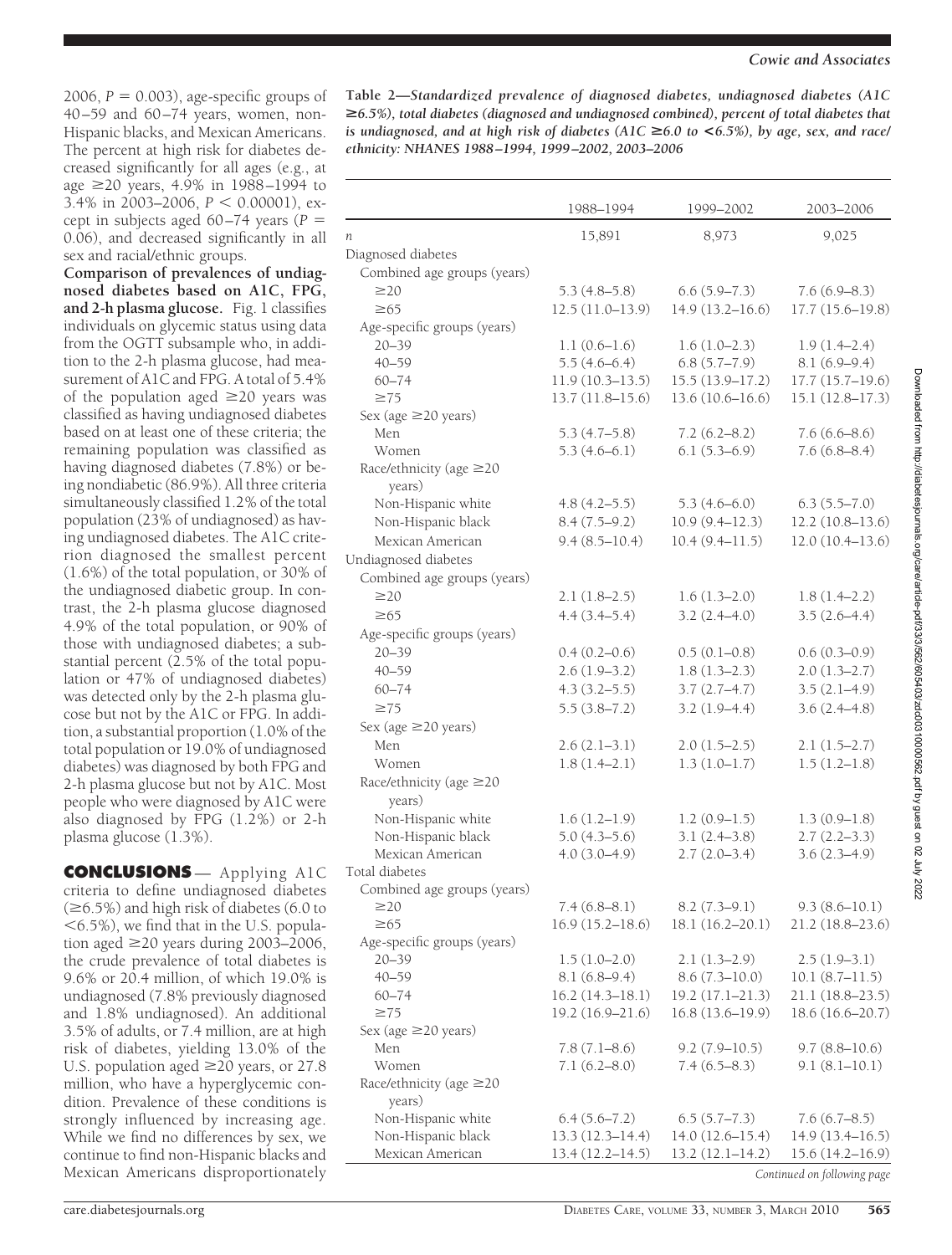## *Prevalence of diabetes using A1C*

#### **Table 2—***Continued*

|                                   | 1988-1994           | 1999-2002           | 2003-2006           |
|-----------------------------------|---------------------|---------------------|---------------------|
| Percent of total diabetes that is |                     |                     |                     |
| undiagnosed                       |                     |                     |                     |
| Combined age groups (years)       |                     |                     |                     |
| $\geq$ 20                         | $28.9(23.2 - 34.6)$ | $20.6(15.1-26.1)$   | $21.5(16.6 - 26.4)$ |
| $\geq 65$                         | 25.6 (20.5-30.7)    | $17.6(13.8 - 21.4)$ | $16.4(12.9-19.9)$   |
| Age-specific groups (years)       |                     |                     |                     |
| $20 - 39$                         | 28.1 (15.2-40.9)    | $21.8(9.9 - 33.7)$  | 25.6 (16.2-34.9)    |
| $40 - 59$                         | $31.4(26.1 - 36.7)$ | $20.4(15.3 - 25.6)$ | $19.4(13.3 - 25.5)$ |
| $60 - 74$                         | $26.7(20.8 - 32.7)$ | $19.1(14.6-23.5)$   | $16.4(10.8-22.0)$   |
| $\geq 75$                         | $27.6(21.1 - 34.2)$ | 19.1 (11.6-26.6)    | 19.2 (12.8-25.7)    |
| Sex (age ≥20 years)               |                     |                     |                     |
| Men                               | $30.4(22.7-38.1)$   | $22.6(13.1 - 32.2)$ | 25.4 (16.4-34.3)    |
| Women                             | $27.8(20.1 - 35.5)$ | $18.7(11.5-26.0)$   | $17.8(12.4 - 23.1)$ |
| Race/ethnicity (age $\geq$ 20     |                     |                     |                     |
| years)                            |                     |                     |                     |
| Non-Hispanic white                | $19.5(11.7-27.3)$   | 16.9(10.1–23.8)     | $17.1(6.5-27.6)$    |
| Non-Hispanic black                | 41.6 (35.2-47.9)    | 26.7 (13.5-40.0)    | $15.7(8.7-22.7)$    |
| Mexican American                  | $44.3(38.1 - 50.6)$ | $15.2(11.1-19.3)$   | 34.6 (23.0-46.1)    |
| At high risk for diabetes         |                     |                     |                     |
| Combined age groups (years)       |                     |                     |                     |
| $\geq$ 20                         | $4.9(4.4-5.5)$      | $3.2(2.6-3.7)$      | $3.4(3.0-3.8)$      |
| $\geq 65$                         | 10.8(9.7–11.9)      | $6.6(5.3 - 7.9)$    | $8.1(6.6-9.6)$      |
| Age-specific groups (years)       |                     |                     |                     |
| $20 - 39$                         | $1.8(1.2-2.3)$      | $0.8(0.5-1.2)$      | $0.7(0.4-1.0)$      |
| $40 - 59$                         | $5.2(4.3-6.0)$      | $3.6(2.7-4.6)$      | $3.7(3.1-4.4)$      |
| $60 - 74$                         | $9.3(7.9 - 10.7)$   | $6.5(4.9 - 8.2)$    | $7.1(5.5 - 8.8)$    |
| $\geq 75$                         | $12.1(9.7-14.5)$    | $6.9(5.4 - 8.4)$    | $8.7(7.2 - 10.2)$   |
| Sex (age $\geq$ 20 years)         |                     |                     |                     |
| Men                               | $5.3(4.4-6.1)$      | $3.3(2.6-3.9)$      | $3.6(3.1-4.1)$      |
| Women                             | $4.6(4.0-5.2)$      | $3.1(2.4-3.8)$      | $3.2(2.6-3.9)$      |
| Race/ethnicity (age $\geq$ 20     |                     |                     |                     |
| years)                            |                     |                     |                     |
| Non-Hispanic white                | $3.7(3.1-4.2)$      | $2.5(1.9-3.0)$      | $2.7(2.3-3.2)$      |
| Non-Hispanic black                | $12.5(11.3-13.7)$   | $5.9(4.5 - 7.3)$    | $7.2(6.2 - 8.2)$    |
| Mexican American                  | $5.9(4.7-7.2)$      | $3.8(2.9 - 4.7)$    | $3.6(2.5-4.6)$      |

Data are % (95% CI). Diagnosed diabetes determined by self-report on interview. Values by age alone and by sex include those of race/ethnic groups not listed separately. Estimates for the total population aged  $\geq$ 20 years and for race/ethnic groups were age- and sex-standardized, estimates for age-specific groups including those aged 65 years were sex-standardized, and estimates for sex groups were age-standardized (all using the 2000 U.S. Census population).

affected. Although the prevalence of previously diagnosed diabetes has significantly increased over time in most population groups, the proportion of diabetes that is undiagnosed using A1C criteria has significantly decreased over time in many groups, and the proportion at high risk of diabetes has significantly decreased in almost all groups.

A1C criteria result in substantially lower prevalences of undiagnosed and total diabetes, and being at high risk for diabetes, than prevalences estimated from fasting plasma glucose or 2-h glucose. The prevalences reported here can be compared with our recently reported prevalences of undiagnosed diabetes, im-

paired fasting glucose (IFG), and impaired glucose tolerance (IGT) in 2005– 2006 using glucose criteria (8) (online appendix Table A1, available at http:// care.diabetesjournals.org/cgi/content/full/ dc09-1524/DC1). Standardized prevalence of undiagnosed diabetes using A1C criteria (1.8%) in this report was one-third that using either FPG or 2-h glucose criteria (5.0% combined, 2.4% by FPG alone, and 4.8% by 2-h alone), resulting in a prevalence of total diabetes using A1C criteria one-quarter less than that of total diabetes using either glucose criteria (9.3 vs. 12.6%). The proportion of total diabetes that is undiagnosed using A1C criteria (21.5%) was 40% less than that using glu-

cose criteria (34.2%). The prevalence of being at high risk of diabetes using A1C criteria (3.4%) was dramatically reduced to about one-tenth the prevalence using FPG/2-h glucose criteria (29.0% combined, 25.2% IFG, and 13.6% IGT).

The substantially lower prevalence of diabetes detected by A1C criteria was illustrated (Fig. 1) by analyzing the concordance of A1C, FPG, and 2-h glucose criteria in 2005–2006. A1C detected only 30% of undiagnosed diabetes defined by any of the three criteria; by contrast, 2-h plasma glucose detected 90% of undiagnosed diabetes. A relatively large proportion (19%) of undiagnosed diabetes was detected by both FPG and 2-h glucose but not by A1C.

The fact that prevalence of being at high risk for diabetes/pre-diabetes detected by A1C is about one-tenth the prevalence of IFG or IGT is striking. The relatively small sample size during 2005– 2006 prohibited our assessing discordance of prevalence at high risk for diabetes using A1C versus prevalence of pre-diabetes, undiagnosed diabetes, and normal glucose status using glucose criteria, because of the large number of overlapping categories involved.

Certain relationships by age and race/ ethnicity also differed between results based on A1C criteria (herein) and glucose criteria (8) (online appendix Table A1). By age, undiagnosed diabetes increased less dramatically using A1C criteria than it did using glucose criteria, whereas prevalence of being at high risk for diabetes increased relatively more dramatically using A1C criteria. Factors unrelated to glycemic control may explain some of the increase by age in prevalence of high risk for diabetes. A1C increased with age in nondiabetic participants of the Framingham Offspring Study and the NHANES 2001–2004 and in the Framingham Offspring Study participants with normal glucose tolerance, while adjusting for fasting and 2-h glucose levels and other factors (9). Racial/ethnic differences in the prevalence of undiagnosed diabetes and high risk of diabetes were disproportionately greater using A1C criteria compared with glucose criteria, which may also be explained in part by factors unrelated to glucose control. Blacks and Hispanics with IGT in the Diabetes Prevention Program had higher A1C levels than whites, after adjusting for glucose levels and other factors such as age, sex, education, blood pressure, BMI, hematocrit, and insulin resistance (10).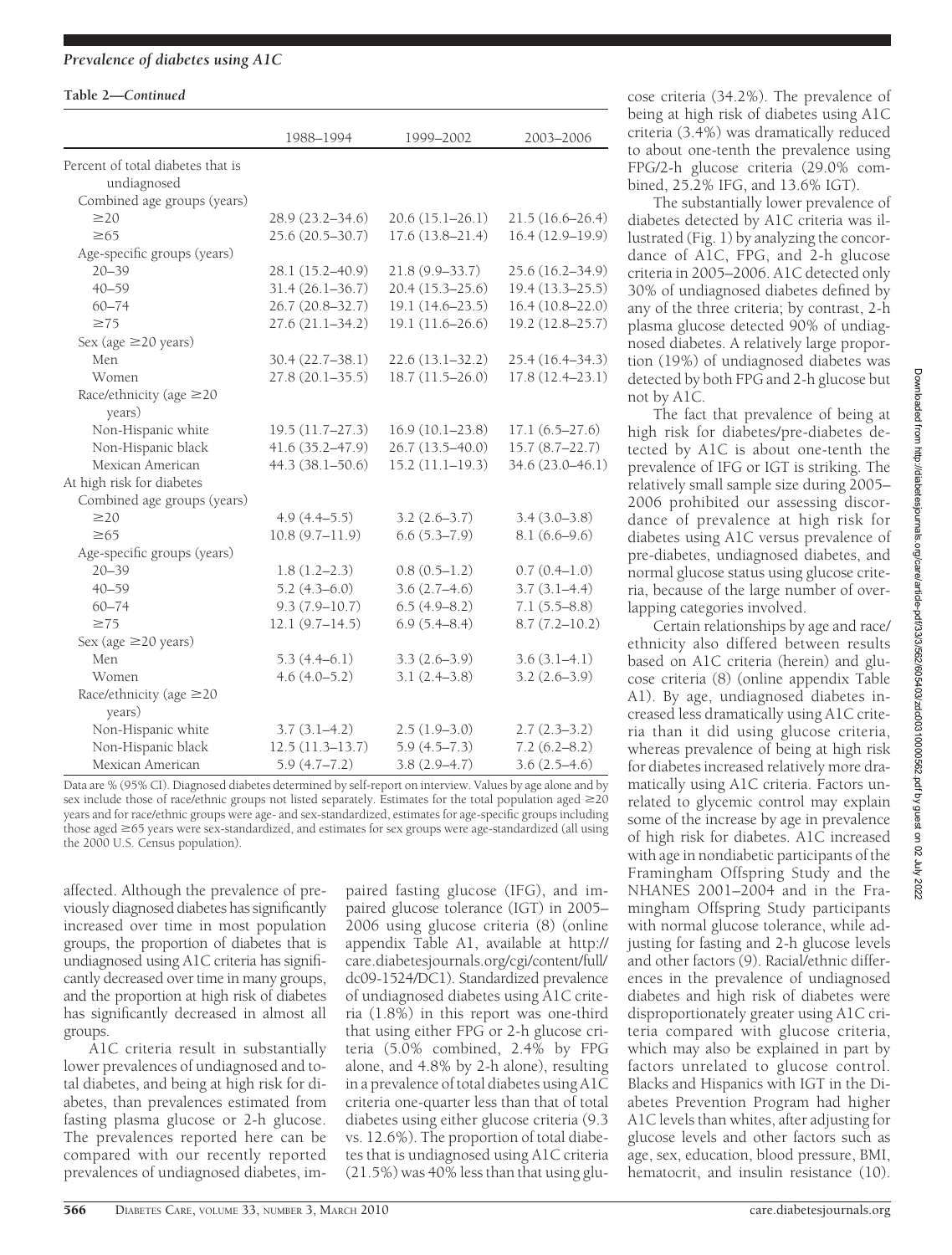

Figure 1—*Undiagnosed diabetes in the U.S. population aged 20 years by three diagnostic criteria—NHANES 2005–2006. Comparisons were* calculated among individuals in the OGTT subsample in 2005–2006 (n = 2,017); consequently some estimates may differ slightly from those in Table *1. The thresholds of diagnostic criteria for diabetes were A1C 6.5%, FPG 7.0 mmol/1, and 2-h glucose 11.1 mmol/1. Point estimates (%) and 95% CIs for the categories are: A1C alone* - *0.3 (0.0 – 0.7); FPG alone* - *0.2 (0.0 – 0.5); 2-h glucose alone* - *2.5 (1.9 –3.2); A1C and FPG not 2-h glucose* - *0.0; A1C and 2-h glucose not FPG* - *0.1 (0.0 – 0.3); FPG and 2-h glucose not A1C* - *1.0 (0.3–1.8); A1C, FPG, and 2-h glucose* - *1.2* (0.5–2.0); total A1C = 1.6 (0.7–2.5); total FPG = 2.5 (1.2–3.8); total 2-h glucose = 4.9 (3.4–6.4); diagnosed diabetes = 7.8 (6.7–8.8); *nodiabetes* - *86.9 (84.6 – 89.1).*

This may suggest that hemoglobin glycation or red cell survival differs among racial/ethnic groups.

A limitation of our analyses is that determination of undiagnosed diabetes and high risk for diabetes/pre-diabetes is based on a single measurement of A1C, FPG, and 2-h glucose from subjects who self-reported that they fasted appropriately (for FPG and 2-h glucose), whereas retesting is suggested for diagnosis in a clinical setting. Consequently, some prevalence estimates may be overstated (11). In addition, although there should be limited interference from hemoglobin traits due to the A1C assay methods used in NHANES (2,12), A1C levels may be spurious with conditions that change red cell turnover (e.g., anemia) (12,13) regardless of the assay method used.

Some individuals with self-reported diabetes may not have had diabetes detected if A1C criteria had been used. When we excluded individuals selfreporting diabetes who reported not using glycemic medications and who had A1C <6.5%, prevalence of diagnosed diabetes decreased 0.9%. This was a larger decrease than when we performed the same analysis excluding those with FPG  $126$  mg/dl  $(0.3\%$  decrease) or those

with 2-h glucose 200 mg/dl (0.2% decrease). Consequently, our estimates of diagnosed and total diabetes may be overstated, and the percent of total diabetes that is undiagnosed may be understated.

The international expert committee emphasized that glucose and A1C levels reflect different aspects of glucose metabolism. The purpose of their report was not to establish identical prevalences in defining new criteria for diabetes and high risk for diabetes but rather to identify individuals at risk for diabetes complications and diabetes so that preventive treatment could follow. It will be important to determine longitudinally whether complication rates differ between individuals detected by glucose criteria or by A1C criteria.

If A1C criteria are adopted by the American Diabetes Association, the identification of a smaller high-risk group may be considered advantageous because of the limited availability of resources. However, a substantial proportion of individuals similar to those in the Diabetes Prevention Program (14) would be missed and not receive preventive intervention to reduce risk. The nearly 1% of the population previously diagnosed with diabetes who no longer have diabetes by A1C cri-

teria may need careful explanation of the alternative diagnostic criteria, the arbitrary cut point for diagnosis along a continuum of risk, and the progressive nature of dysglycemia so that diabetic/prediabetic conditions are not thought to be less real or serious. While the change in diagnosis in some from diabetes to high risk of diabetes using A1C criteria might not alter recommended glycemic control and lifestyle management, recommended blood pressure and lipid targets would differ  $(15)$ , requiring careful consideration of individualized therapeutic goals.

A change to A1C criteria would also impact national surveillance of these conditions. Estimated self-reported diabetes based on surveys and the tracking of temporal trends would likely be difficult to interpret for some time before these criteria are fully assimilated in medical practice. An interim period of measurement both by A1C and glucose may be necessary for international and domestic historical comparisons.

The potential impact of these dramatically lower estimates of diabetes, and particularly of high risk for diabetes, on public perception of the magnitude and seriousness of diabetes is concerning. The fact remains that diabetes and its sequelae